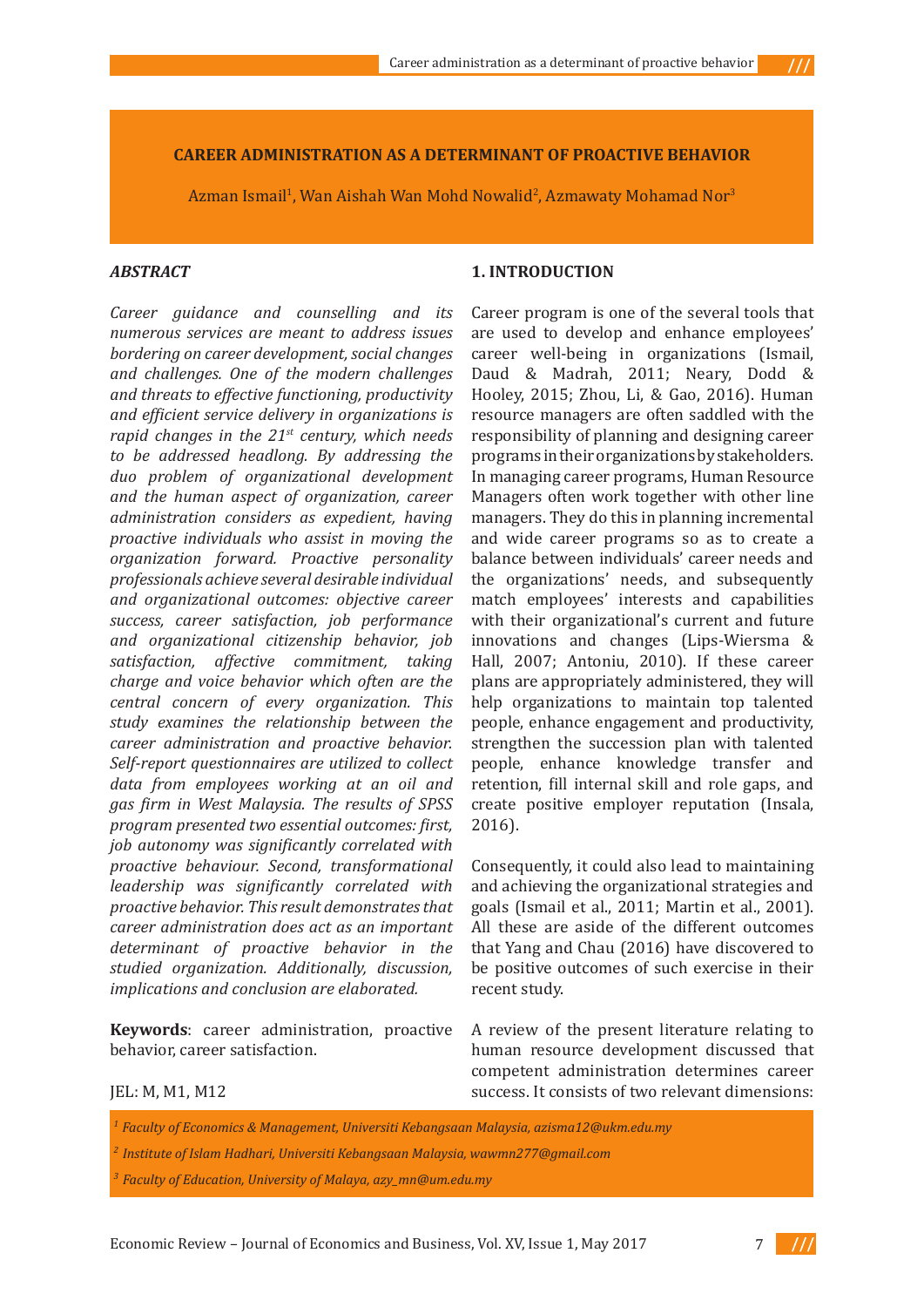job autonomy and transformational leadership (Ngima & Kyongo, 2013; Cheung & Wong, 2011; Wan Aishah, Azman & Raja Rizal Iskandar, 2015). Job autonomy is nurtured in high commitment management practice which offers a degree of freedom with discretion given by an employer to the employee. The privilege of job autonomy amongst others enables an employee to determine work methods and procedures, plan work schedules based on priority, and, help to decrease red-tapes in decision making process on the basis of different job levels and classifications (Breaugh & Becker, 1987; Husaini, 2008). This practice will strongly enhance employees' sense of responsibility in decision making thereby leading to the achievement of career goals (Morgeson, Delaney-Klinger & Hemingway, 2005; Parker, Axtell & Turner, 2001).

In the case of transformational leadership, it is developed based on social relation where leaders implement transformational process considerations (e.g., understanding employees' different characters and abilities) (Chiaburu, Diaz, & Vos, 2013). Aside of this, coming further from transformational leadership are values such as intellectual stimulations (e.g., encouraging employees to gain new knowledge and skills), inspirational motivations (e.g., leaders influencing employees), and idealized influence (e.g., leaders demonstrating their leadership abilities and credibility) in performing daily tasks (Khan, Ghouri, & Awang, 2013). Thus, it is affirmed that job autonomy motivates employees towards achieving their career objectives in organizations (Bass, 1985; Bass & Avolio, 1990; Ismail et al., 2010; Rasid, 2007).

Interestingly, several extant studies about<br>successful organizations highlight that organizations administrators' ability to manage employee careers appropriately may have a significant impact on employee outcome, especially proactive behavior (Searle, 2011; Brandt, 2012). From an organizational behavior perspective, proactive behavior is often used to define the behavior of individuals having high motivation (Vroom, 1964), good planning know-how, high awareness and sensitivity to environmental changes, innovative ideas and ability to handle emotions thereby enhancing performance and

making the achievement of career goals to be possible or realizable (Crant, 2000; Fay & Freese, 2001).

Within a career administration model, many researchers interpret that job or work-related autonomy is defined as freedom to practice profession in accordance to training. However, transformational leadership and proactive behavior may have different meanings, but are highly interrelated concepts (Stone-Johnson, 2017). For example, the willingness of administrators to appropriately conduct job autonomy and transformational process in handling daily job may strongly enhance employees' proactive behavior in organizations. Inter alia, it is discovered that the use of factors such as structural autonomy, which encourages breaking the barrier of departmental hierarchy, helps to dismantle impediments or problems that might be encountered by organizations. This is exemplified and discernible in situations where strategic norms or traditions in organizations assist individuals and group<br>decision-making authority necessary in authority necessary in investigating entrepreneurial possibilities. It in addition, helps to champion innovations and new venture concepts (Ndubuisi, Capel, & Ndubuisi, 2015). Although the nature of this relationship is interesting, the role of career administration as an important determinant has been ignored in organization career models (Seibert, Kraimer, & Crant, 2001; Ndubuisi et al., 2015).

Many researchers argue that career administration has been ignored in previous studies because of several factors: first, many previous studies have much emphasized on the internal properties of career administration construct such as definitions, typologies, purposes and the importance of career programs in various organizations (Brandt, 2012; Ismail, et al., 2013; Searle, 2011). Second, many previous studies have extensively employed a simple association analysis method to describe employee attitudes toward the types of career planning and management, assessing the strength of association between career administration and general career outcomes such as protean career, promotion, satisfaction and well-being in organizations. However, effect size and nature of the correlation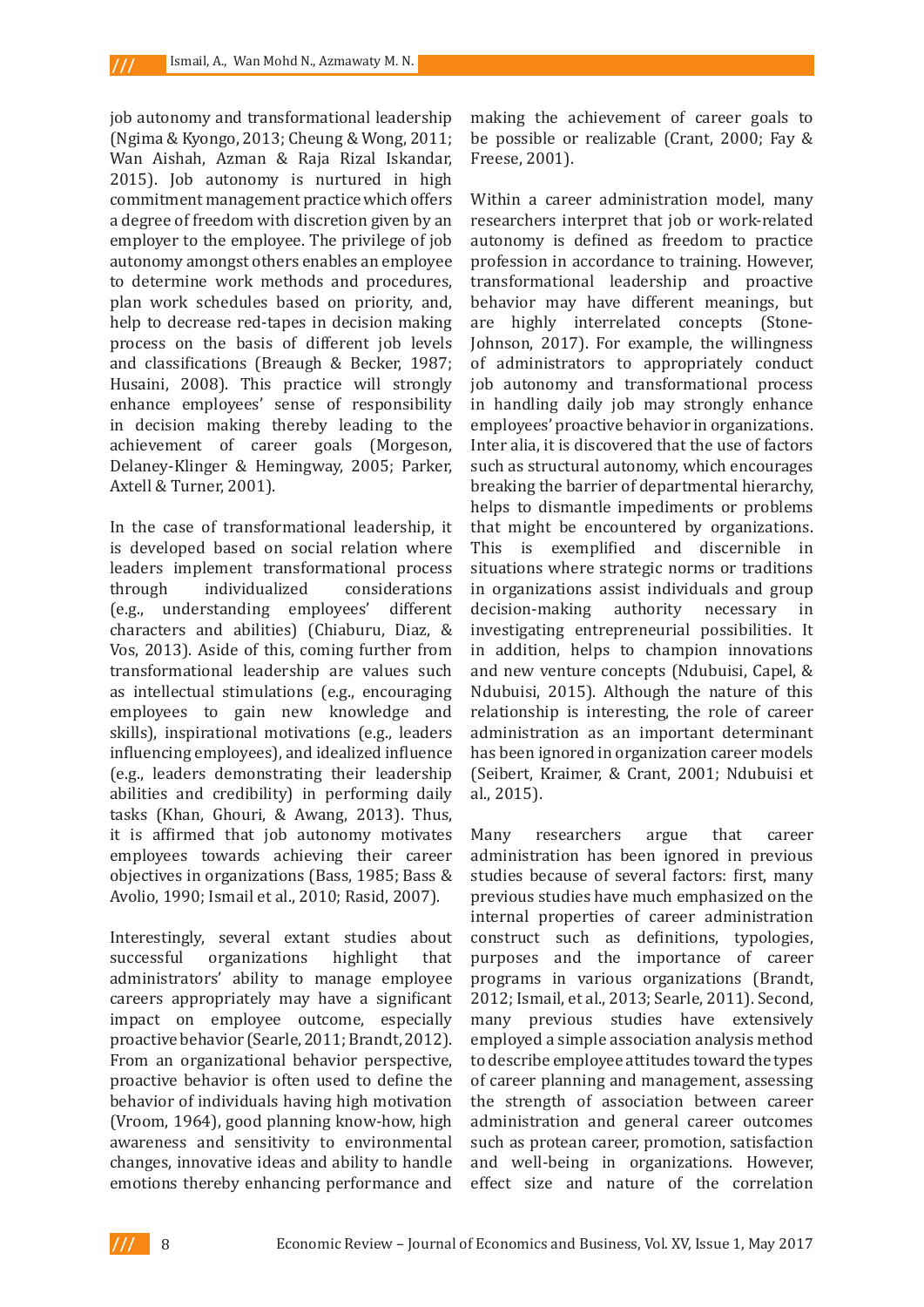between career administration and proactive behavior based on organizational behavioral sciences has been ignored in workplace career model (Brandt, 2012; Ismail, et al., 2013; Puah & Ananthram, 2006). As a result, these findings have only provided general recommendations that may not be adequate for use as important guidelines by practitioners in understanding the complexity of career administration concept, and setting up innovative structural changes (Ndubuisi et al*.*, 2015) to upgrade the effectiveness of career administration in dynamic organizations (Kong, 2013; Wan Aishah et al, 2015). Thus, it is this situation that stimulates these researchers to venture into further exploring the relationship.

This study was conducted with two major objectives in mind:

- $\triangleright$  To measure the relationship between job autonomy and proactive behavior, and
- $\geq$  To measure the relationship between<br>transformational leadership and transformational proactive behavior.

The structure of this paper consists of five sections: literature review, methodology, findings, discussion/implications and conclusion.

# **2. LITERATURE REVIEW**

# **2.1 Relationship between Career Administration and Proactive Behavior**

The predicting role of career administration is consistent with the notion of Hall and Associates' (1986) organizational career development working model, which posits that well-designed and managed career programs are effective treatment styles that may enhance employees' career advancement. This theory shows that the notion of effective treatment can be translated as job autonomy and transformational leadership. The notion of this theory has been supported by career administration research literature (Arthur & Rousseau, 2001). For instance, many of the previous studies were conducted using a direct effects model to assess career programs in several organizational settings such as the perceptions of 410 direct reports, and the report on 113 supervisors from three

departments within a large public organization (state government agency) in the United States (Searle, 2011). Other than this, the perceptions of 131 employees in the Netherlands (Brandt, 2012), 76 workers at various manufacturing and retailing companies in South Africa (Minnaar, 2014), and 179 workers at research and consulting firms in the Netherlands (De Jong et al., 2015) all had been used variously at one time or the other.

 $111$ 

The outcomes of these surveys reported two important findings: first, the ability of administrators to appropriately implement job autonomy in executing daily work has enhanced employees' proactive behavior in the organizations (Brandt, 2012; De Jong et al., 2015; Searle, 2011). Second, the ability of administrators to appropriately implement transformational process in executing daily work has enhanced employees' proactive behavior in the organizations (Brandt, 2012; Minnaar, 2014; Searle, 2011, Stone-Johnson, 2017). Thus, it was hypothesized that:

H1: Job autonomy positively correlates with proactive behavior

H2: Transformational leadership positively correlates with proactive behavior

# **3. RESEARCH METHOD**

### **3.1 Research Design**

This study is conducted on an oil and gas company located in Klang Valley in West Malaysia. For confidential and professional ethical reason, the name of organization is kept anonymous. This organization has many employees possessing various working experiences, professional knowledge and skills that qualify them to handle high technology and hazardous materials that are used often by the oil and gas industry. In a bid to maintain competent employees, it was exigent and compelling for the leaders of the organization to introduce job autonomy. It is believed that by introducing job autonomy, employees will be at liberty to use their discretion in meeting customers' needs and expectations while the use of transformational leadership style (e.g., relationship based training to develop

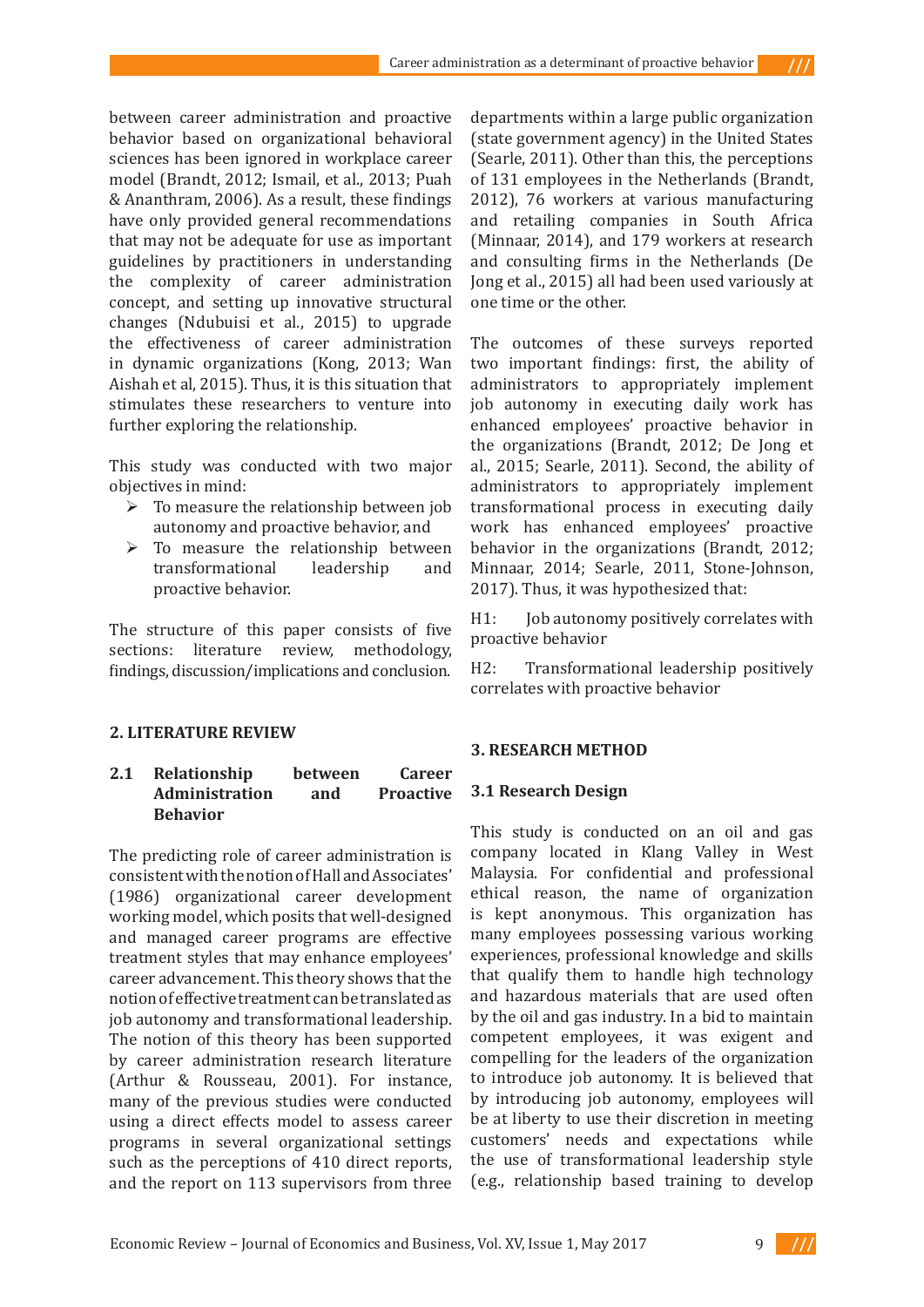employees' full potentials, motivating employees to use new knowledge and techniques in doing job, and orienting employee attitudes to support the organizational goals) will encourage a better input and productivity. Although career administration has been widely implemented in the organization, its effectiveness has not been empirically investigated. Therefore, a need to study this relationship is imperative.

This study uses a cross-sectional research design, allowing the researchers to integrate the career administration literature and the actual survey carried out. As suggested by prominent scholars, the use of data collection procedure may help the researchers to acquire precise data, less bias data and high quality set of data (Creswell, 1998; Creswell, 2012; Sekaran, 2000). During the initial stage of this study, a survey questionnaire was drafted based on the career administration literature. In furtherance to this, a back translation technique was employed to translate the survey questionnaires into Malay and English versions in order to increase the validity and reliability of the results (Brislin, 1970; Creswell, 1998; Wright, 1996).

### **3.2 Measures**

The survey questionnaire has four sections:

 $\triangleright$  Job Autonomy

This section has 11 items adapted from career program relating to job autonomy (Saragih, 2011; Mack, 2012). The dimensions used to measure job autonomy are work method, work scheduling and decision making.

 $\triangleright$  Transformational Leadership

This section has 11 items adapted<br>from career program relating to career program relating to transformational leadership (Callow et al, 2009; Rank, 2006). The dimensions used to measure transformational leadership are charisma, individual consideration, inspirational motivation and intellectual stimulation.

 $\triangleright$  Proactive Behavior

This section has 5 items adapted from career program relating to proactive behavior (Searle, 2011; Gevorkian, 2011). The dimensions used to

measure proactive behavior are career management behavior, proactive personality and networking.

**►** Career Satisfaction

This section has 8 items adapted from career program relating to career satisfaction (Sutton, 2006; Mohd Rasdi, Garavan & Ismail, 2011). The dimensions used to measure career satisfaction are extrinsic and intrinsic career successes. These items are measured using a 7-item scale ranging from "strongly disagree/ dissatisfied" (1) to "strongly agree/ satisfied" (7). Demographic variables were used as controlling variables because this study focuses on employee attitudes.

### **3.3. Sample**

A purposive sampling technique was employed to distribute 200 survey questionnaires to employees who work in all departments within the studied organization. This sampling technique was chosen because the head of the organization had not provided the list of registered employees to the researchers for confidential reasons. As a result, this situation did not allow the researchers to select participants randomly from the population. From the distributed questionnaires, 132 (66 percent) usable questionnaires were successfully collected back by the researchers. The survey questionnaires were answered by participants based on their consent and willingness to participate. The sample of this study exceeds the minimum sample of 30 participants as required by probability sampling technique, showing that it may be analysed using inferential statistics (Sekaran, 2000; Leedy & Ormrod, 2005).

#### **3.4. Data Analysis**

Data analysis technique as proposed by Hair et al. (2010) is being employed to assess the validity and reliability of the instrument and also for testing the research hypotheses. Initially, exploratory factor analysis was used to assess the validity and reliability of the measurement scales employed. Pearson correlation analysis and descriptive statistics were then conducted



 $III$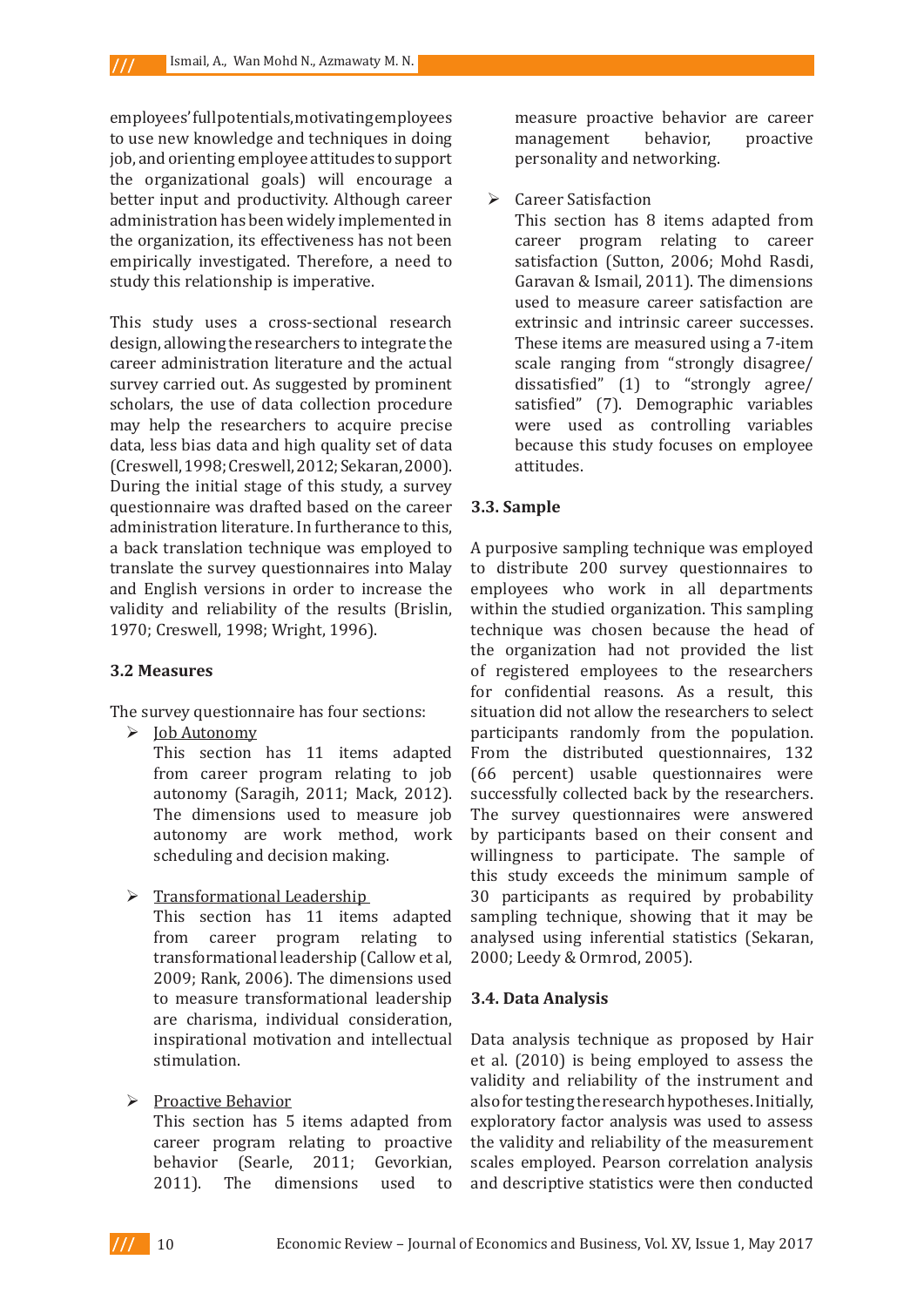to analyse the constructs. Finally, multiple linear regression analysis was conducted to assess the magnitude and direction of the relationship between many independent variables and one dependent variable (Foster, Stine & Waterman, 1998). The results of this regression analysis are shown by path coefficients (i.e., standardised betas  $(\beta)$  and p values  $(p<0.05; p<0.01;$ p<0.001) (Wong, Hui & Law, 1995). Further, the value of  $\mathbb{R}^2$  is applied as an indicator of the model's overall predictive strength (i.e., 0.26 (substantial effect), 0.13 (moderate effect) and

0.02 (weak effect) (Cohen, 1988).

# **4. RESULTS AND DISCUSSION**

# **4.1 Profiles of Respondents**

Table 1 shows that majority of the respondents are male (56.8 percent), aged 25 to 34 (64.4 percent), degree holders (47.7 percent), employees who have served from 15 to 24 years (52.3 percent) and employees who have had monthly salaries starting from RM5000 and above (50.0 percent).

| <b>Participant Characteristics</b> | Sub-Profile                                                                               | Percentage (%)                           |
|------------------------------------|-------------------------------------------------------------------------------------------|------------------------------------------|
| Gender                             | Male<br>Female                                                                            | 56.8<br>43.2                             |
| Age                                | Below 25 years<br>25 - 34 years<br>35 - 44 years<br>45 - 54 years<br>55 years and above   | 2.3<br>64.4<br>22.7<br>9.8<br>0.8        |
| <b>Education</b>                   | LCE/SRP<br>MCE/SPM<br>HSC/STPM<br>Diploma<br>Degree<br><b>Others</b>                      | 1.5<br>8.3<br>34.1<br>0.8<br>47.7<br>7.6 |
| <b>Length of Service</b>           | Below 5 years<br>5 - 14 years<br>15 - 24 years<br>25 years and above                      | 33.4<br>52.3<br>11.3<br>3.0              |
| <b>Monthly Salary</b>              | Valid < RM 1000<br>RM 1000-RM2499<br>RM 2500-RM3999<br>RM 4000-RM4999<br>RM5000 and above | 1.5<br>10.6<br>37.1<br>0.8<br>50.0       |

**Note:**

SPM/MCE : Sijil Pelajaran Malaysia/Malaysia Certificate of Education<br>STPM/HSC : Sijil Tinggi Pelajaran Malaysia/Higher School Certificate : Sijil Tinggi Pelajaran Malaysia/Higher School Certificate RM : Malaysian Ringgit

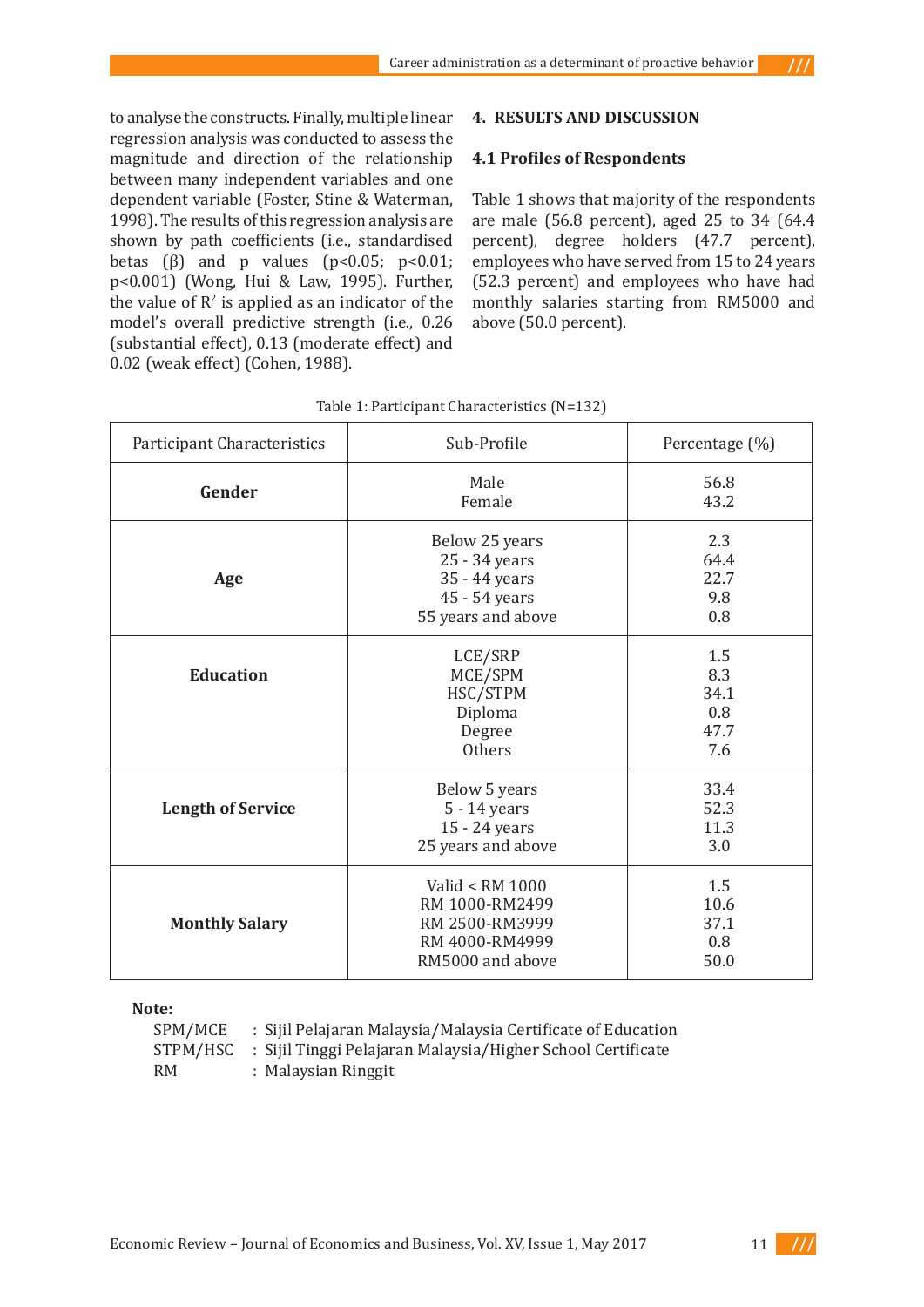### **4.2. Measurement Model**

 $III$ 

Table 2 displays the results of validity and reliability analyses for the instrument. The questionnaires have 35 items relating to four variables: job autonomy (11 items), transformational leadership (11 items), proactive behavior (5 items) and career satisfaction (8 items). The factor analysis with direct oblimin rotation was done for four variables with 35 items. The Kaiser-Mayer-Olkin Test (KMO) which is a measure of sampling adequacy was conducted for each variable with the results indicating acceptability. Specifically, these statistical results showed that (1) all the research variables exceeded the acceptable standard of Kaiser-Meyer Olkin's value of 0.6, (2) all the research variables are significant in Bartlett's test of sphericity, (3) the research variables have eigenvalues larger than 1, (4) the items for each research variable exceed factor loadings of 0.40 (Hair et al., 2010), and (5) all the research variables exceed the acceptable standard of reliability analysis of 0.70 (Nunally & Bernstein, 1994). These statistical results confirm that the instrument has met the acceptable standard of validity and reliability analyses.

| <b>Measure</b>                 | Item | <b>Factor</b><br>Loadings | <b>KMO</b> | <b>Bartlett's Test</b><br>of Sphericity | Eigenvalue | <b>Variance</b><br><b>Explained</b> | Cronbach<br>Alpha |
|--------------------------------|------|---------------------------|------------|-----------------------------------------|------------|-------------------------------------|-------------------|
| Job Autonomy                   | 11   | $0.541$ to<br>0.782       | 0.883      | 695.239;<br>$p=0.000$                   | 5.547      | 50.430                              | 0.897             |
| Transformational<br>Leadership | 11   | $0.567$ to<br>0.881       | 0.920      | 1173.201;<br>$p=0.000$                  | 7.136      | 64.873                              | 0.945             |
| Proactive<br>Behavior          | 5    | $0.600$ to<br>0.811       | 0.826      | 297.502;<br>$p=0.000$                   | 3.353      | 55.876                              | 0.833             |

Table 2. Validity and Reliability of the Instrument

### **4.3 Construct Analysis**

Table 3 shows the results of descriptive statistics and Pearson correlation analysis. The mean values for the variables are between 5.53 and 5.81, signifying the levels of job autonomy, transformational leadership and proactive behavior ranging from high (4) to highest level (7).

The correlation coefficients for the relationship between the independent variable (i.e., job autonomy and transformational leadership) and the dependent variable (i.e., proactive behavior) are less than 0.90, indicating that the data are not affected by serious collinearity problem (Hair et al., 2010). These statistical results further confirm that the constructs have satisfactorily met the criteria of validity and reliability analyses.

| <b>Variables</b>               | <b>Mean</b> | <b>Standard</b><br><b>Deviation</b> | <b>Pearson Correlation (r)</b> |        |   |
|--------------------------------|-------------|-------------------------------------|--------------------------------|--------|---|
|                                |             |                                     |                                |        | 3 |
| Job Autonomy                   | 5.8104      | .54749                              |                                |        |   |
| Transformational<br>Leadership | 5.5337      | .78069                              | $.580**$                       |        |   |
| <b>Proactive Behavior</b>      | 5.7248      | .56935                              | .496**                         | .483** |   |

Note: Correlation Value is significant at \*\*p<0.01 Reliability estimation are shown in a diagonal

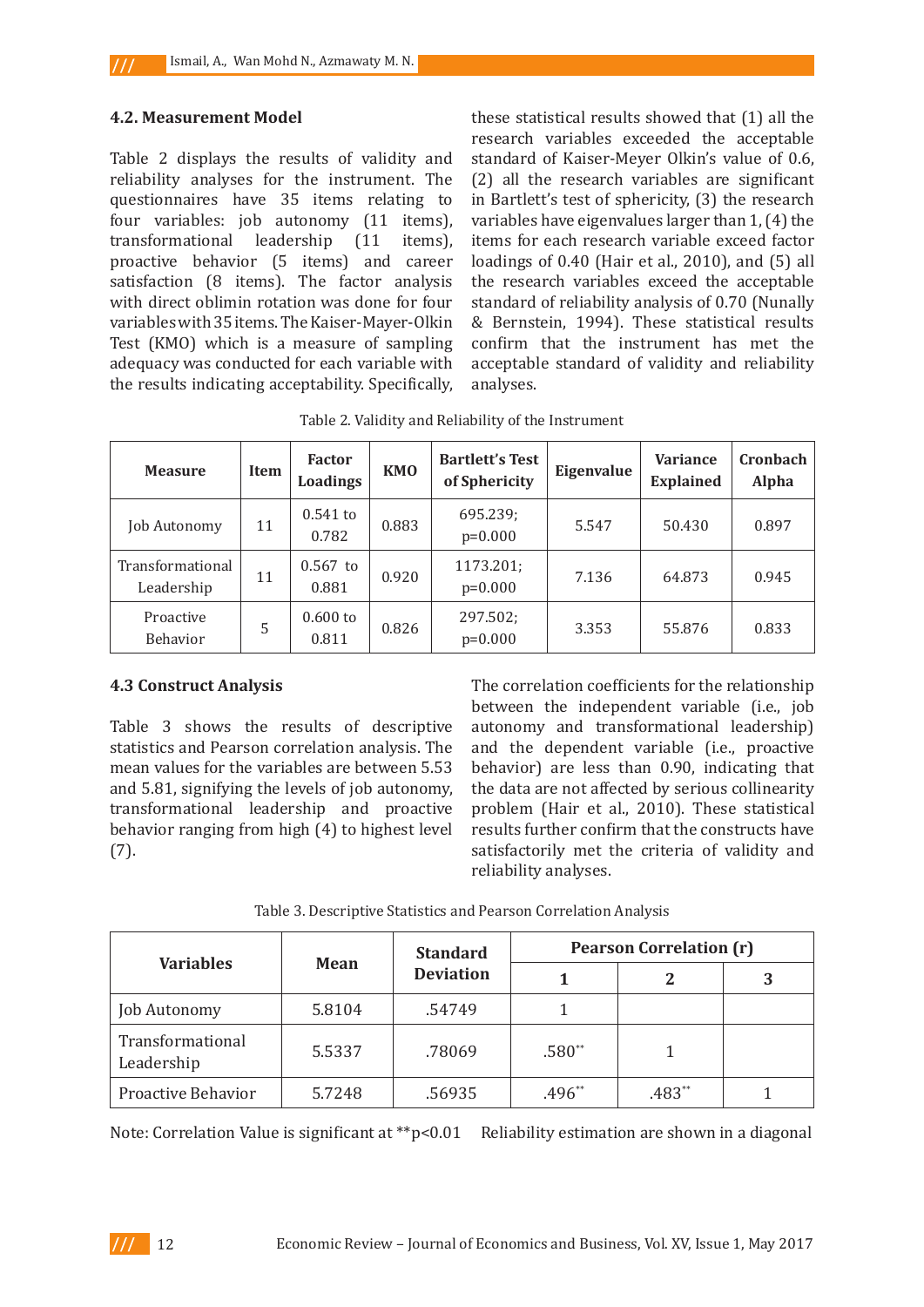## **4.3.1. Outcomes of Testing Hypotheses 1 and 2**

Table 4 shows that the inclusion of job autonomy in the analysis accounts for the 33 percent in the variance of proactive behavior, showing that it provides a substantial effect for the overall model (Cohen, 1988). The hypothesis testing displays two major findings: first, job autonomy positively and significantly correlated with proactive behavior (β=0.332; p<0.001), thus supporting hypothesis H1. Second, transformational leadership positively and significantly correlated with proactive behavior ( $\beta$ =0.306; p<0.001), thus supporting hypothesis H2. These results demonstrate that job autonomy and transformational leadership are important antecedents of proactive behavior in the studied organization.

 $111$ 

| Table 4. The Outcomes of Linear Regression Analysis Showing the Relationship between Career |
|---------------------------------------------------------------------------------------------|
| Administration and Proactive Behavior                                                       |

| <b>Variables</b>                   | <b>Dependent Variable</b><br>(Proactive Behavior) |           |  |
|------------------------------------|---------------------------------------------------|-----------|--|
|                                    | Step 1                                            | Step 2    |  |
| <b>Controlling Variable</b>        |                                                   |           |  |
| Gender                             | .067                                              | .149      |  |
| Age                                | $-0.043$                                          | .031      |  |
| Education                          | $-0.38$                                           | $-.071$   |  |
| Position                           | $-0.024$                                          | $-0.047$  |  |
| Length of Service                  | .086                                              | .026      |  |
| Monthly Income                     | .110                                              | .029      |  |
| <b>Marital Status</b>              | $-0.061$                                          | .003      |  |
| Independent Variable               |                                                   |           |  |
| <b>Job Autonomy</b>                |                                                   | $.332***$ |  |
| <b>Transformational Leadership</b> |                                                   | $.306***$ |  |
| R Square                           | 0.26                                              | 0.325     |  |
| <b>Adjust R Square</b>             | $-0.029$                                          | 0.276     |  |
| R Square change                    | 0.026                                             | 0.299     |  |
| F                                  | 0.473                                             | 6.538***  |  |
| $F \Delta R$ Square                | 0.473                                             | 27.070*** |  |

Note: \*p<0.05, \*\*<0.01, \*\*\*p<0.001 Beta = Standardized Beta

As an extension of the hypothesis testing, the value of variance inflation factor for the relationships: 1) between job autonomy and proactive behavior is 1.087 and 2) between transformational leadership and proactive behavior is 1.043. These values are less than 10.0, indicating that they are not affected by a serious collinearity problem (Hair et al., 2010).

# **4. 4. Discussion and Implications**

The outcome of this study reveals that career administration does act as an important determinant of proactive behavior. In the context of this study, managers have designed and administered career programs for employees who work at different job levels and categories based on the broad policies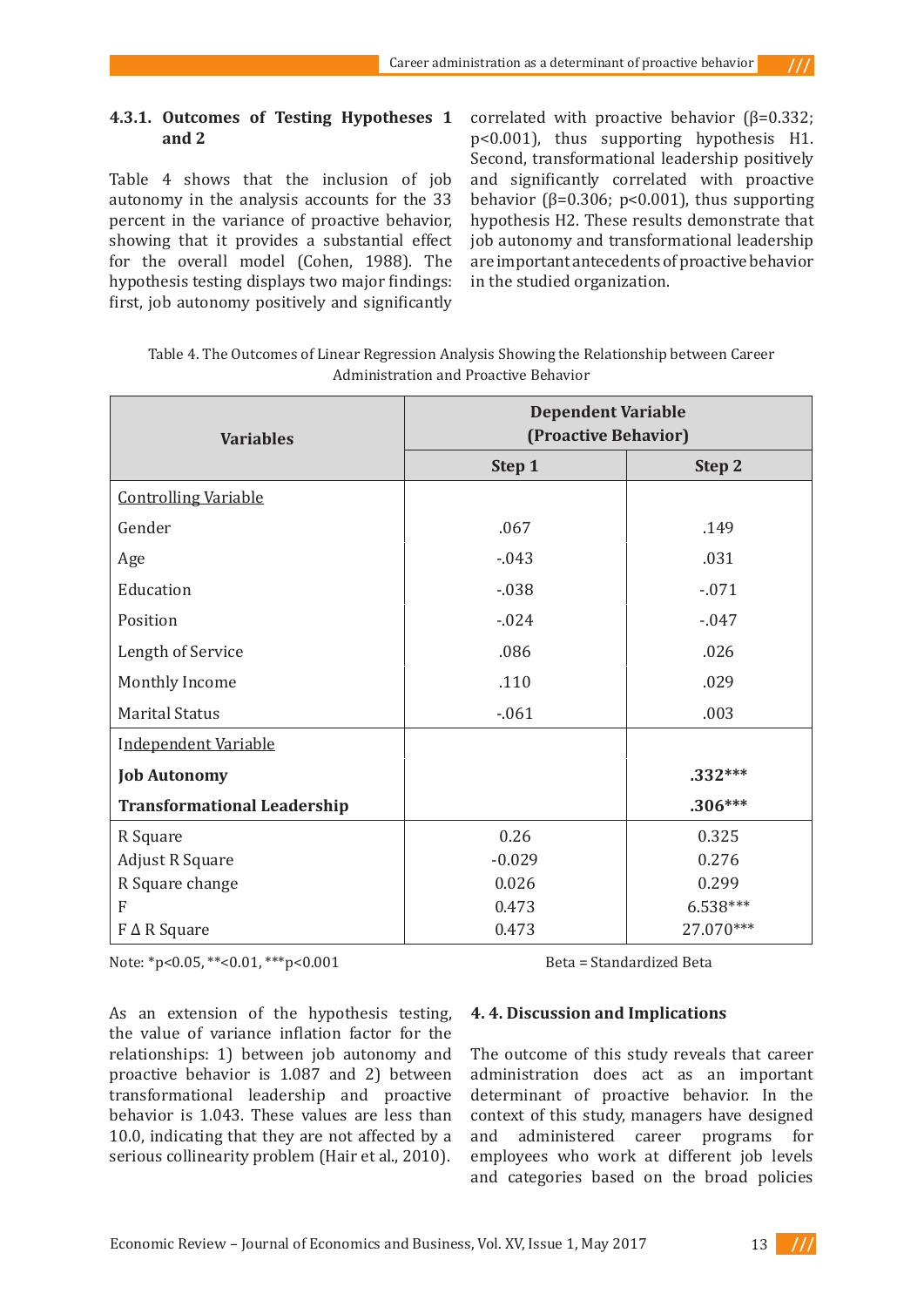and procedures that were established sequel to their stakeholder's needs. Majority of the respondents are of the view that the levels of job autonomy, transformational leadership and proactive behavior are high in the organization. These results show that the capability of administrators to appropriately implement job autonomy and transformational leadership in executing daily job may lead to greater employees' proactive behavior in the organization.

This study provides three major implications: theoretical contribution, robustness of research methodology, and contribution to practitioners. With respect to theoretical contribution, the outcomes of testing the research model have enhanced our understanding that career administration is an important determinant of proactive behavior in the studied organization. This finding of the study is consistent with the notion of Hall and Associates' (1986) organizational career development working model, which reveals that the ability of administrators to appropriately implement job autonomy and transformational leadership style in executing daily job may enhance employees' proactive behavior. This result is also consistent with studies by Searle (2011), Brandt (2012), Minnaar (2014) and De Jong et al. (2015). In terms of the robustness of research methodology, the survey questionnaire data have met the criteria of validity and reliability analyses, thus providing assurance of accurate and reliable research findings.

With reference to practical contributions, this study provides important recommendations that may help practitioners to improve career administration in dynamic organizations. This objective may be achieved if senior administrators pay more attention onto the following areas: firstly, relationshipbased training should be properly designed to upgrade the ability of administrators in implementing coaching and mentoring methods to meet various employees' needs and expectations. Secondly, the type, level and/ or amount of reward given should be reviewed to take on board the higher contribution of higher performing employees. This effort may enhance high performing employees'

satisfaction, intention to stay and job motivation in organizations.

Thirdly, positive social support should be promoted in order to enhance cooperation and collaboration between management and followers, as well as between co-workers in performing their day to day job operations. This initiative may increase job motivation and service quality, as well as decrease work conflict and distress problems in organizations. Finally, recruitment and selection policies should be oriented to hire employees who have salient competencies such as recognized academic qualifications in management, professional human resource development certificates, good personalities and good working experience in management to fulfil important positions in organizations. This competent employee is an important asset because their expertise can be utilized to facilitate and guide junior staff in decreasing malpractices and enhancing innovations to achieve organizational objectives. If these suggestions are heavily considered, they may strongly encourage employees to support workplace career strategy and goals.

The conclusion should be cautious with several methodological and conceptual limitations. Firstly, the data was only taken once in the duration of this study and this method may not capture detailed intra-individual changes, restricting to only making comparison within the sample. Secondly, this study only examines the relationship between latent variables and does not specify the relationship between specific indicators for the independent variable and dependent variable. Thirdly, the study only focuses on particular dimensions of career administration ignoring other important dimensions (such as planning, training and personality). Fourthly, other career outcomes such as promotion and satisfaction that have been found to be significant for organizations and employees are not discussed in this study. Finally, the sample used in this study was taken using a purposive sampling technique on a single company. These limitations may decrease the ability of generalizing the results of this study to other organizational backgrounds.

 $III$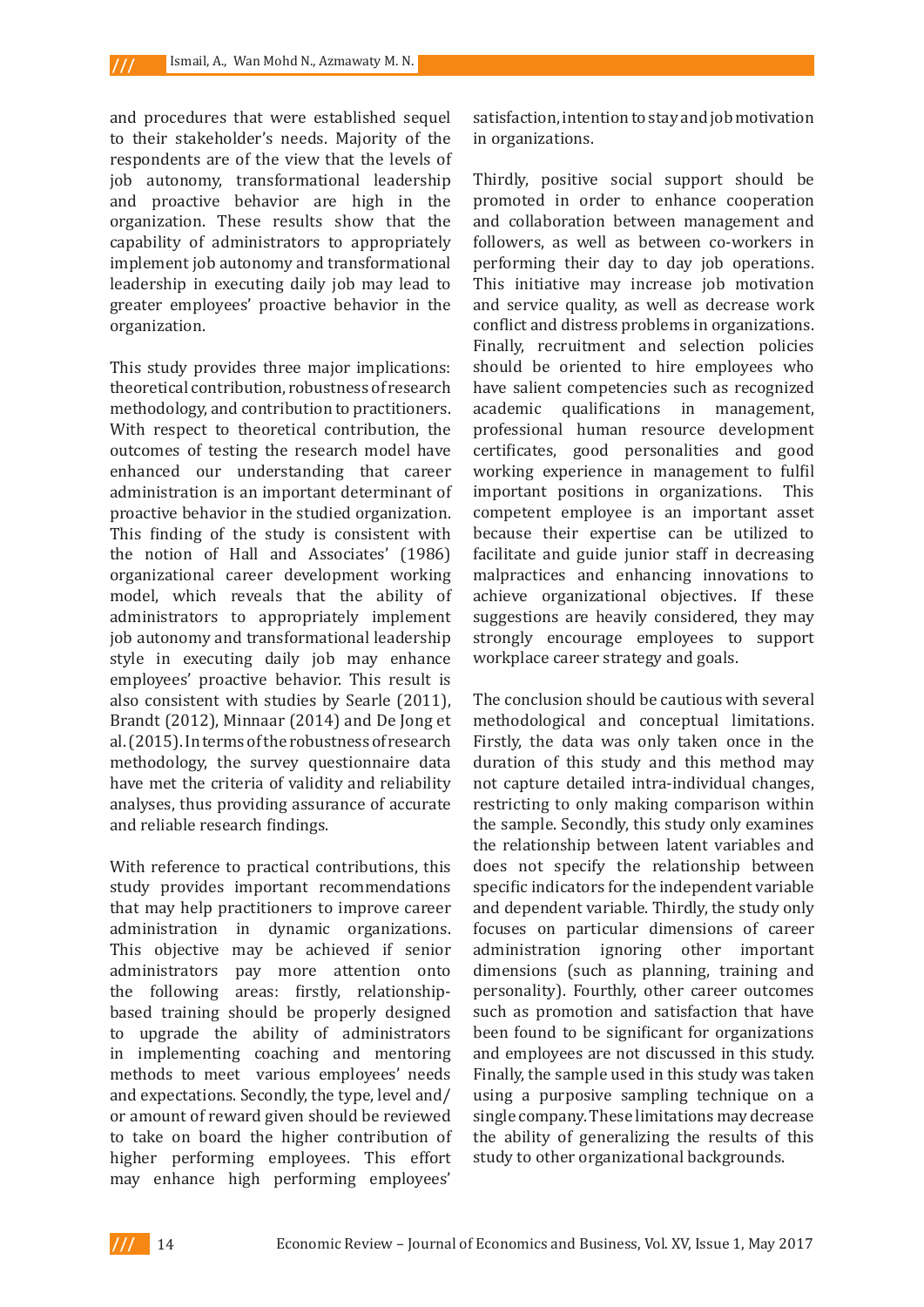This study provides some important suggestions in order to strengthen future research. Firstly, various respondent variables such as gender, age and marital status should further be explored. If these variables are included in the analysis, they may provide meaningful perspectives in understanding the impact these variables may have upon the workplace career success. Secondly, a longitudinal study is another option that may be explored since it has more capability describing the patterns of change, direction and, magnitude of causal relationships between variables of interest. Thirdly, this study could provide useful findings if it is conducted in several organizations and the results compared to produce expressive findings.

Fourthly, other theoretical constructs of career administration such as career planning, protean career and career ladder may be considered as they have been widely acknowledged as providing an important link between career administration and career advancement. Next, other dimensions of proactive behaviour like personality and networking need to be measured because they have commonly been known as essential outcomes of career administration. Finally, objective career outcome constructs such as promotion and reward could also be studied because they are found to be important outcomes of career administration. These provide many areas for future research relating to career administration and proactive behavior.

# **5. CONCLUSION**

This study confirms that the ability of management to appropriately implement job autonomy and transformational leadership in executing day to day job operations may lead to higher employees' proactive behavior in the studied organizations. Therefore, present research and practice within the human capital development and management need to incorporate job autonomy and transformational leadership as key factors into the domain of career administration. The study further suggests that the capability of administrators to appropriately implement job autonomy and transformational leadership in the design

and administration of career programs will strongly induce subsequent positive employee outcomes (e.g., career satisfaction, promotion opportunity and organizational citizenship behavior). Thus, these positive outcomes may lead to maintaining and enhancing organizational performance in facing global competition.

### **ACKNOWLEDGEMENT**

The authors would like to thank research assistants who put great efforts to collect and key in survey questionnaires data in the IBM SPSS. They are Eulis Ratnaningsih Adedodos Akhmad, Harnyzurina Mohd Ibrahim, Lailatool Muhammad Jamaluddin. Also, special thanks to Irfan Yeoh Abdullah for his input.

## **REFERENCES**

- 1. Antoniu, E. (2010). Career Planning Process and Its Role in Human Resource Development. *Annals of the University of Petroşani, Economics*, 10 (2), pp. 13-22.
- 2. Arthur, M. B., & Rousseau, D. M. (2001). T*he boundaryless career: A new employment principle for a new organizational era*. Oxford University Press on Demand.
- 3. Bass, B. M. & Avolio, B. J. (1990). The Implications of Transactional and Transformational Leadership for Individual, Team, and Organizational Development. In R. W. Woodman & W. A. Pasmore (Eds.), *Research in organizational change and development*, 4: 231-272. Greenwich, GT: JAI Press.
- 4. Bass, B.M. (1985). *Leadership and Performance Beyond Expectations*, The Free Press, New York, NY.
- 5. Brandt, A. (2012). The Relationship Between Transformational Leadership and Proactive Behavior, and the Role of Meaningfulness and Stress. Master thesis. Faculteit Economie En Bedrijfskunde.
- 6. Breaugh, J. A., & Becker, A. S. (1987). Further Examination of the Work

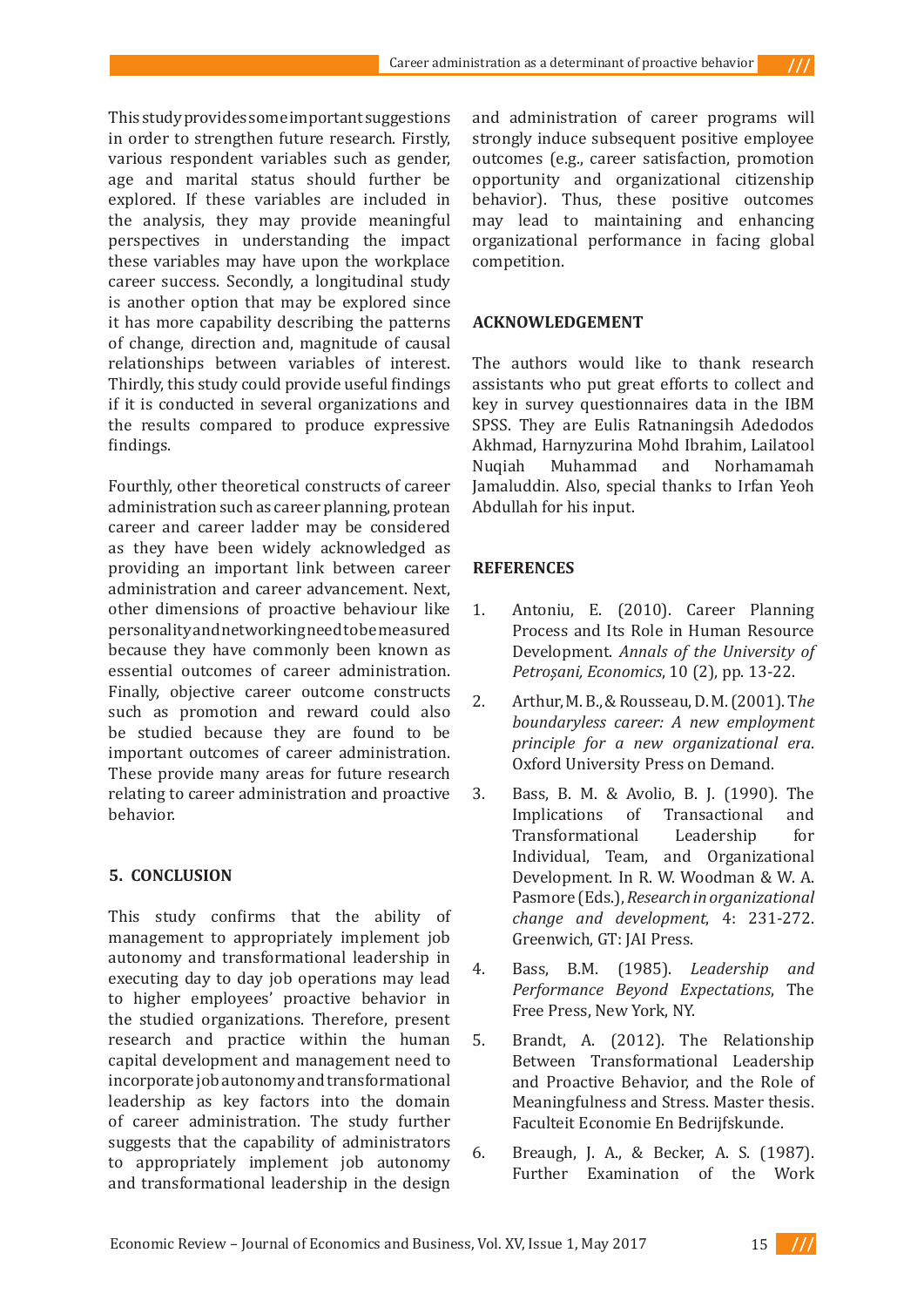$III$ 

Autonomy Scales: Three Studies. *Human Relations*, 40 (6), pp. 381-400.

- 7. Brislin R. W. (1970). Back-Translation for Cross-Cultural Research. *Journal of Cross-Cultural Psychology*, 1 (3), pp. 185-216.
- 8. Callow, N., Smith, M. J., Hardy, L., Arthur, C. A., & Hardy, J. (2009). Measurement of Transformational Leadership and Its Relationship with Team Cohesion and Performance Level. *Journal of Applied Sport Psychology*, 21, pp. 395-412.
- 9. Cheung, M. F. Y., & Wong, C. S. (2011). Transformational Leadership, Leader<br>Support, and Employee Creativity. Support, and Employee *Leadership & Organization Development Journal*, 32 (7), pp. 656-672.
- 10. Chiaburu, D.S., Diaz, I., & Vos, A.D. (2013). Employee Alienation: Relationships with Careerism and Career Satisfaction. *Journal of Managerial Psychology*, 28 (1), pp. 4-20.
- 11. Cohen, J. (1988). *Statistical power analysis for the behavioural sciences*. Lawrence Erlbaum, Hillsdale, NJ.
- 12. Crant, J.M. (2000). Proactive Behavior in Organizations. *Journal of Management,* 26 (3), pp. 435-462.
- 13. Creswell, J.W. (1998). *Qualitative Inquiry and Research Design: Choosing Among Five Traditions*. London: SAGE publications.
- 14. Creswell, J.W. (2012). *Educational Research: Planning, Conduct, and Evaluating Quantitative and Qualitative Research* (4th ed.). Boston: Pearson.
- 15. De Jong, J.P.J, Parker, S.K., Wennekers, S., & Wu, C.H. (2015). Entrepreneurial behavior in organizations: does job design matter? *Entrepreneurship Theory and Practice,* 39 (4), 981-995.
- 16. Fay, D. & Freese, M. (2001). The Concept of Personal Initiative: An Overview of Validity Studies. *Human Performance*, 14 (1), PP. 97-124.
- 17. Foster, P., Stine, B., & Waterman, R. (1998). *Business analysis using regression: A casebook*. US: Springer-Verlag.
- 18. Gevorkian, M. (2011). Relationships<br>Between Proactive Personality, Between Proactive Personality, Networking, Career Satisfaction, and

Performance Perceptions. Doctor of Philosophy, Faculty of the Marshall<br>Goldsmith School of Management Management Organizational Psychology division, San Diego Alliant International University.

- 19. Hair, J.F., Black, W.C, Babin, B. J. & Anderson, R. E. (2010). *Multivariate data analysis*. Seventh Edition. New Jersey: Pearson Prentice Hall.
- 20. Hall, D.T., & Associates. (1986). *Career Development in Organizations*.1st Edition. San Francisco: Jossey-Bass Publishers.
- 21. Husaini Usman. (2008). *Manajemen. Teori Praktik & Riset Pendidikan*, Jakarta: Bumi Aksara.
- 22. Insala. (2016). *Why Career Development for Your Employees*? Retrieved on Oct 6, 2016 from http://www.insala.com/ career-development-benefits.asp).
- 23. Ismail, A., Daud, N.G., & Madrah H. (2011). Relationship between Career Program Characteristics and Job Satisfaction in a City Based Local Authority. *Scientific Annals of the "Alexandru Ioan Cuza" University of Iasi, Economic Sciences section The Romanian Economic Journal,*  LVIII, pp*.* 269-280.
- 24. Ismail, A., Madrah, H., Aminudin, N., & Ismail, Y. (2013). Mediating Role of Career Development in the Relationship between Career Program and Personal Outcomes. *Makara Seri Sosial Humaniora,* 17 (1), pp. 43-54.
- 25. Ismail, A., Mohamad, H.M., Mohamed, H.A.B., Mohamad Rafiuddin,N., & Pei Zhen, K.W. (2010). Transformational and Transactional Leadership Styles as a Predictor of Individual Outcomes. Theoretical and Applied Economics Volume XVII (2010), No. 6(547), 89-104.
- 26. Khan, N. R., Ghouri, A. M., & Awang, M. (2013). Leadership styles and organizational citizenship behavior in small and medium scale firms. *Journal of Arts, Science & Commerce*, IV(2), pp.144- 154.
- 27. Kong, H. (2013). Relationships Among Work-Family Supportive Supervisors,<br>Career Competencies, and Job Competencies,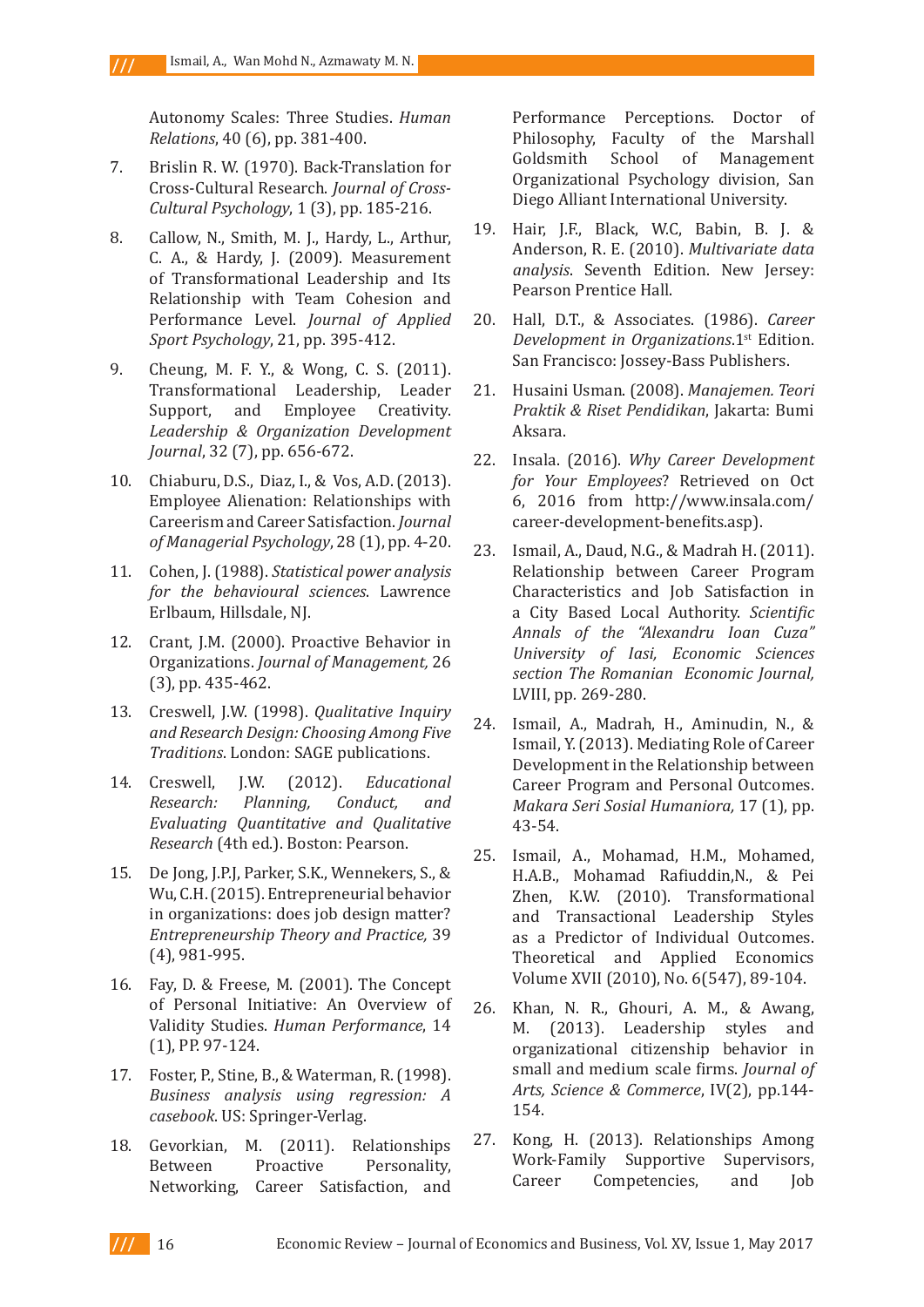Involvement. *International Journal of Hospitality Management*, 33, pp. 304-309.

- 28. Leedy, P. D., & Ormrod, J. E. (2005). *Practical Research: Planning and Design*. Upper Saddle River, NJ: Prentice Hall.
- 29. Lips-Wiersma, M., & Hall, D. T. (2007). Organizational Career Development is Not Dead: A Case Study on Managing the New Career during Organizational Change. *Journal of Organizational Behavior,* 28, pp. 771-792.
- 30. Mack, K. G. (2012). Conscientiousness as a Moderator of the Relationship between Work Autonomy and Job Satisfaction. PhD Thesis, Portland State University.
- 31. Martin, A.F., Romero, F.P., Valle, C.R., & Dolan, S.L. (2001). Corporate Business<br>Strategy, Career Management and Career Management and Recruitment: Do Spanish Firms Adhere to Contingency Model? *Career Development International,* 6 (3), pp. 149-155.
- 32. Mohd Rasdi, R., Garavan, T. N., & Ismail, M. (2011). Understanding Proactive Behaviours and Career Success: Evidence from an Emerging Economy. *Organizations and markets in emerging economies 2*, 2 (4), pp. 53-71.
- 33. Morgeson, F. P., Delaney-Klinger, K., & Hemingway, M. A. (2005). The Importance of Job Autonomy, Cognitive Ability, and Job-related Skill for Predicting Role Breadth and Job Performance. *Journal of Applied Psychology*, 90, pp. 399-406.
- 34. Minnaar, H.A. 2014. T*ransformational leadership, job autonomy and rolebreadth self-efficacy: Their influence on proactive behavior in entry-level graduate role*s. A dissertation submitted in partial fulfilment of the requirements for the award of the Degree of Masters in Social Science in Organisational Psychology, Faculty of Humanities, University of Cape Town, South Africa.
- 35. Ndubuisi, N. O., Capel, C. M., & Ndubuisi, G. C. (2015). Innovation strategy and performance of international technology services ventures. *Journal of Service Management*. 26(4), 548-564.

36. Neary, S., Dodd, V. and Hooley, T. (2015). *Understanding Career Management Skills: Findings From the First Phase of the CMS Leader Project.* Derby: International Centre for Guidance Studies, University of Derby.

 $111$ 

- 37. Ngima, W. M., & Kyongo, J. (2013). Contribution of Motivational Management to Employee Performance. *International Journal of Humanities and Social Science*, 3 (14), pp. 219-239.
- 38. Nunally, J. C., & Bernstein, I. H. (1994). *Psychometric Theory*. New York: McGraw-Hill.
- 39. Parker, S. K., Axtell, C. M., & Turner, N. (2001). Designing a Safer Workplace: Importance Communication Quality, and Supportive Supervisors. *Journal of Occupational Health Psychology*, 6, pp. 211-228.
- 40. Puah, A., & Ananthram, S. (2006). Exploring the Antecedents and Outcomes of Career Development Initiatives: Empirical Evidence from Singaporean Employees. *Research and Practice in Human Resource Management*, 14(1), pp. 112-142.
- 41. Rank, J., (2006). Leadership Predictors of Proactive Organizational Behavior: Facilitating Personal Initiative, Voice<br>Behavior, and Exceptional Service Exceptional Performance. PhD Thesis, Department of Psychology, College of Arts and Sciences, University of South Florida.
- 42. Rasid Muhamad. (2007). Transformational Leadership: *Concert and Application in Enhancing Teaching and Learning.* Universiti Teknologi MARA Pahang.
- 43. Saragih, S. (2011). The Effects of Job Autonomy on Work Outcomes: Self Efficacy as an Intervening Variable. *International Research Journal of Business Studies*, 4 (3), pp. 203-215.
- 44. Searle, T. P. (2011). A Multilevel Examination of Proactive Work Behaviors: Contextual and Individual Differences as Antecedents. PhD Thesis, Faculty of The Graduate College at the University of Nebraska.